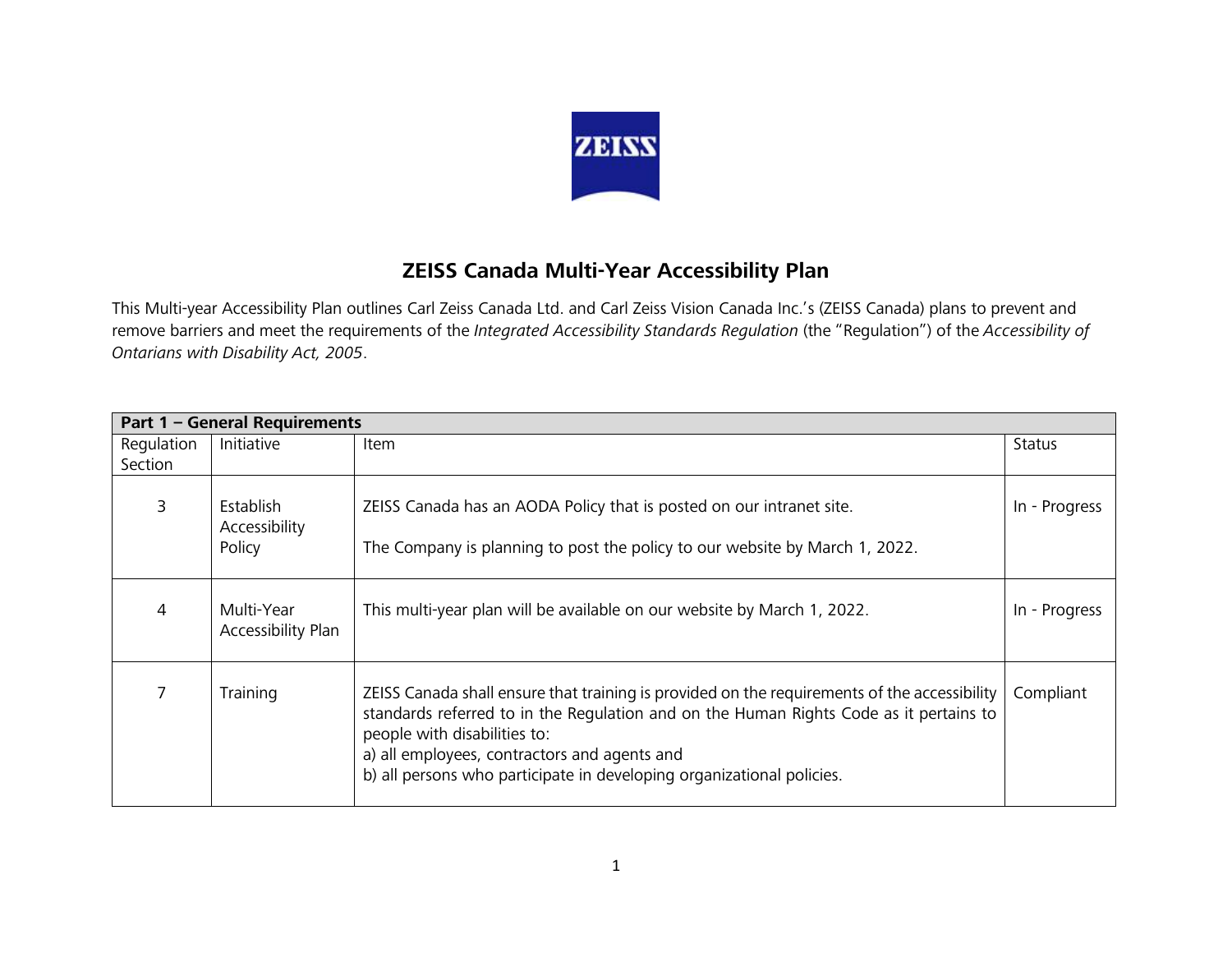|               |                                          | The training is an electronic training course and ZEISS Canada keeps the required training<br>records. All new hires complete the training during their onboarding process.                                                                                |           |
|---------------|------------------------------------------|------------------------------------------------------------------------------------------------------------------------------------------------------------------------------------------------------------------------------------------------------------|-----------|
|               |                                          |                                                                                                                                                                                                                                                            |           |
|               |                                          | <b>Part 2 - Information and Communications Standards</b>                                                                                                                                                                                                   |           |
| 11            | Feedback                                 | The ZEISS Canada Sales & Customer Service team is the point of contact for all feedback<br>and communication supports upon request.                                                                                                                        | Compliant |
|               |                                          | The contact information is posted on our website at:                                                                                                                                                                                                       |           |
|               |                                          | Research Microscopy:<br>info.microscopy.ca@zeiss.com                                                                                                                                                                                                       |           |
|               |                                          | Medical Technology:<br>info.meditec.ca@zeiss.com                                                                                                                                                                                                           |           |
|               |                                          | Vision Canada:<br>sales.vision.ca@zeiss.com                                                                                                                                                                                                                |           |
| 12            | Accessible<br>Formats &<br>Communication | Accessible formats and communication supports are available upon request by contacting<br>the Sales & Customer Service Team.                                                                                                                               | Compliant |
|               | Supports                                 | Accessible formats and communication supports with respect to ZEISS Canada internal<br>information are available to employees and contractors upon request. Employees and<br>contractors should contact the Human Resources Department with such requests. |           |
|               | Part 3 - Employment Standards            |                                                                                                                                                                                                                                                            |           |
|               |                                          |                                                                                                                                                                                                                                                            |           |
| 22, 235<br>24 | Recruitment                              | ZEISS Canada notifies applicants about the availability of accommodation for persons with<br>disabilities in the recruitment process. Notice is included in all job postings.                                                                              | Compliant |
|               |                                          | Accommodations are available through the HR Department through the assessment and<br>selection process.                                                                                                                                                    |           |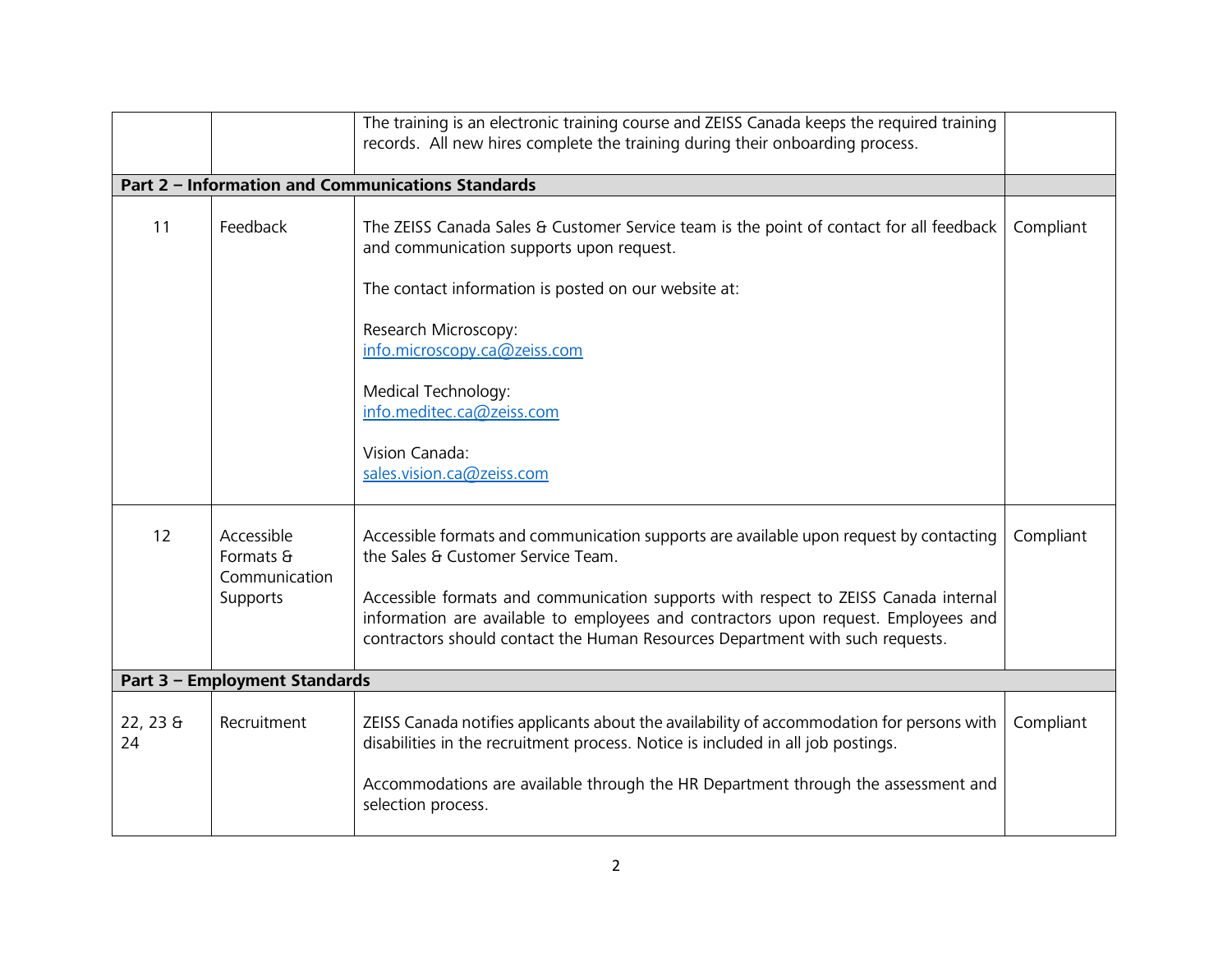|    |                                                    | All offers of employment include notice of the accommodation process. New employees<br>receive a copy of our accommodation policy. The accommodation policy is posted on our<br>intranet site.                                                                     |           |
|----|----------------------------------------------------|--------------------------------------------------------------------------------------------------------------------------------------------------------------------------------------------------------------------------------------------------------------------|-----------|
| 25 | Employee<br>Information                            | ZEISS Canada provides accessible formats and communication supports to employees and<br>contractors upon request and consults with the employee or contactor making the<br>request as per the Regulation.                                                          | Compliant |
| 27 | Workplace<br>Emergency<br>Response<br>Information  | ZEISS Canada has a process for providing individualized emergency response information.                                                                                                                                                                            | Compliant |
| 28 | Documented<br>Individual<br>Accommodation<br>Plans | ZEISS Canada has a written process for developing and documenting Individual<br>Accommodation Plans that complies with the Regulations.                                                                                                                            | Compliant |
| 29 | Return to Work<br>Process                          | ZEISS Canada has a return-to-work process for employees that require accommodation<br>due to a disability. The return-to-work process, managed in conjunction with Manulife,<br>is incorporated in the development of an employee's Individual Accommodation Plan. | Compliant |
| 30 | Performance<br>Management                          | ZEISS Canada has a process and guidelines including a review of the employee's Individual<br>Accommodation Plan, that considers the accommodation needs of employees with<br>disabilities in its performance management process.                                   | Compliant |
| 31 | Career<br>Development                              | ZEISS Canada has a process and guidelines that considers the accessibility needs of<br>employees with disabilities in its career development and advancement processes.                                                                                            | Compliant |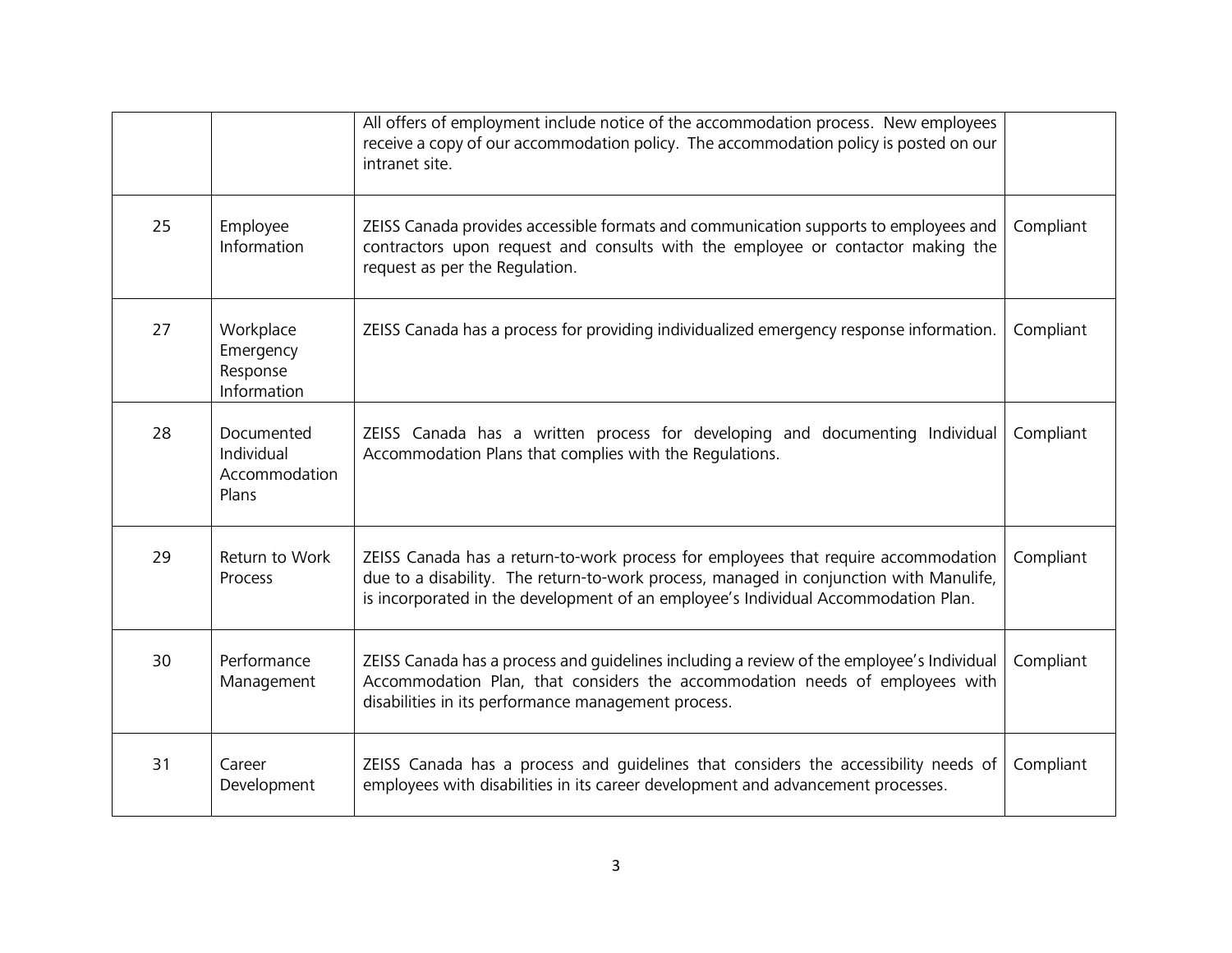| 32    | Redeployment                                       | ZEISS Canada has a process that considers the accessibility needs of employees with<br>disabilities when redeploying employees with disabilities.                                                                                                                                                                                                                                                                                                                                                                                                                                                                                                                                                                                                                                                                                                                                                                                             | Compliant |
|-------|----------------------------------------------------|-----------------------------------------------------------------------------------------------------------------------------------------------------------------------------------------------------------------------------------------------------------------------------------------------------------------------------------------------------------------------------------------------------------------------------------------------------------------------------------------------------------------------------------------------------------------------------------------------------------------------------------------------------------------------------------------------------------------------------------------------------------------------------------------------------------------------------------------------------------------------------------------------------------------------------------------------|-----------|
|       | Part 4 - Customer Service Standards                |                                                                                                                                                                                                                                                                                                                                                                                                                                                                                                                                                                                                                                                                                                                                                                                                                                                                                                                                               |           |
| 80.46 | <b>Customer Service</b><br>Accessibility<br>Policy | ZEISS Canada maintains policies governing its provision of goods and services to persons<br>with disabilities. We are committed to providing good and services in a manner that<br>respects the dignity and independence of persons with disabilities. Our AODA Accessibility<br>Standards Policy (which includes our Customer Service Standards) is posted our external<br>website and provided in accessible format upon request.                                                                                                                                                                                                                                                                                                                                                                                                                                                                                                           | Compliant |
| 80.47 | Service Animals<br>and Support<br>Persons          | ZEISS Canada welcomes people with disabilities who are accompanied by a service animal<br>or a support worker on the parts of our premises that are open to the public. Any person<br>with a disability who is accompanied by a support person will be allowed to enter the<br>parts of our premises that are open to the public with his or her support person. At no<br>time will a person with a disability who is accompanied by a support person be prevented<br>from having access to his or her support person while on our premises.<br>We will also ensure that all staff and others dealing with the public are properly trained<br>in how to interact with people with disabilities who are accompanied by a service animal<br>or a support person. The training is an electronic training course and ZEISS Canada keeps<br>the required training records. All new hires complete the training during their onboarding<br>process. | Compliant |
| 80.49 | Training                                           | ZEISS Canada ensures training for all employees and others who deal with the public or<br>other third parties on its behalf, and all those who are involved in the development and<br>approvals of customer service policies, practices, and procedures.                                                                                                                                                                                                                                                                                                                                                                                                                                                                                                                                                                                                                                                                                      | Compliant |